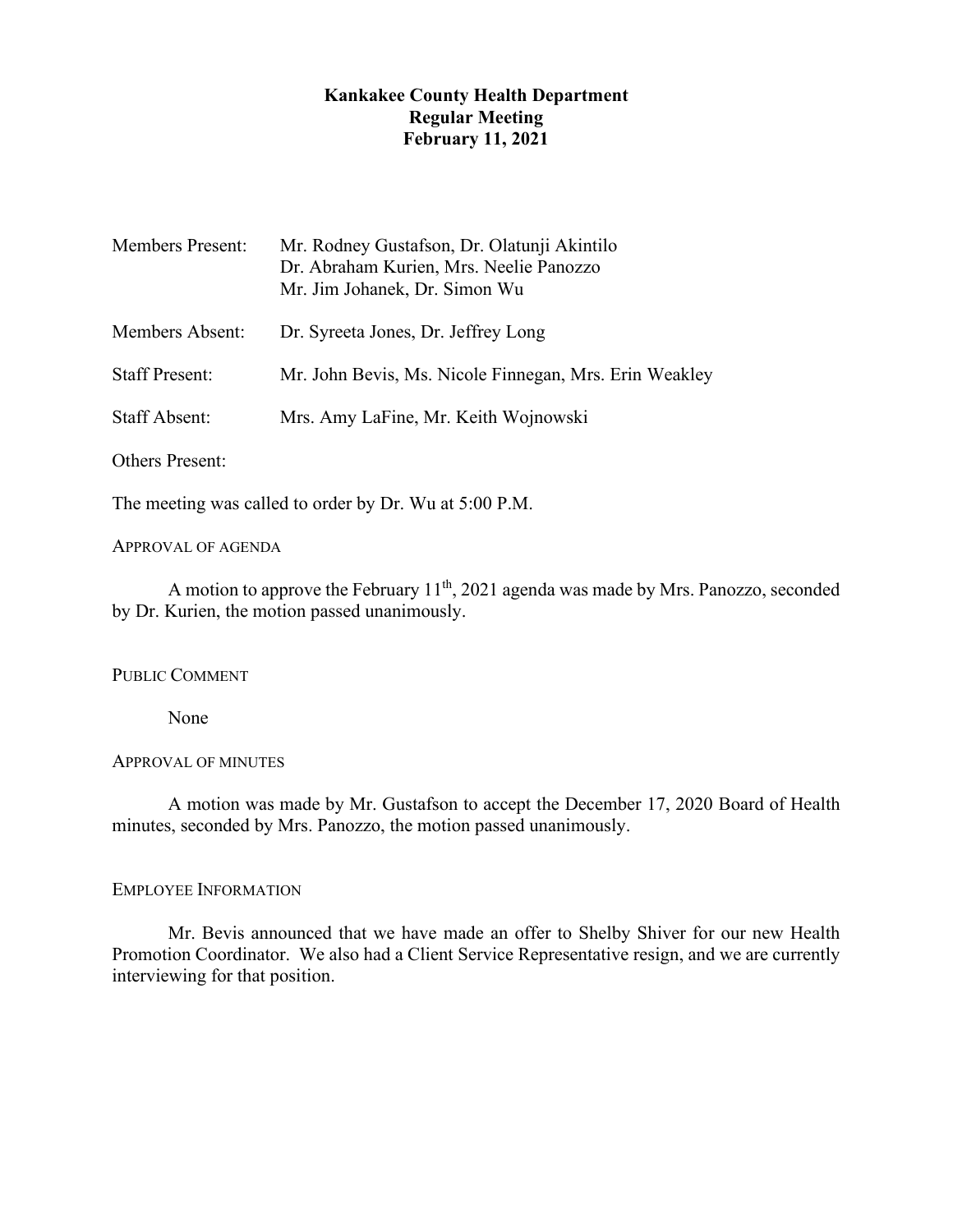#### DIVISION REPORTS

### *Client Services*

We are continuing to serve clients through our curbside pickup for WIC appointments. We have now opened our clinic up for immunizations and are trying to get caught up with the number of children that require mandatory immunizations for school. We have also seen a rise in our county's HIV and Syphilis cases; therefore, we felt the need to open our STD clinic back up one day a week. We are also actively vaccinating groups 1A and 1B during our onsite clinics that are hosted in our conference room and that has kept our staff extremely busy.

None

### *Environmental Health*

Mr. Bevis indicated that guidance currently states that you can have up to 50 people or capacity for indoor dining, groups up to 10 people, with tables spaced 6 feet apart. Complaints have significantly decreased, and we are hopeful that it will stay that way moving forward.

## *Administrator's Report*

Mr. Bevis explained that our staff have been working tirelessly to get the vaccine out to as many people as we possibly can. Our greatest obstacle now is supply. We are not receiving enough vaccine to hold mass vaccination events; therefore, we are trying to work with our community partners and distribute it to Riverside, Meijer, and Jewel so that everyone can try and vaccinate people in our county. Another obstacle we are dealing with is not knowing how many doses we will receive and then trying to plan county wide with how many doses we can accommodate. The state has said they will try and give us more notice when sending out our allotment, however, that has not yet been the case. We were just told that we will receive 300 doses total for the county, which is disheartening, however the state told us that it is based on supply and factors like the weather. We have explained we will take anything they can give us, specifically Pfizer, because they were at a point where nobody could store Pfizer. We can work with Riverside, who has been hosting clinics with Pfizer, therefore, we made it clear that we can handle as much as they can send out. The process has been frustrating, primarily for planning purposes, as well as trying to explain to our county that we just don't have enough vaccine to pour into the community yet. Mr. Bevis also explained that our staff of 32 people has been inundated with phone calls and complaints because of the supply shortage and we are continuously trying to explain the process and why it seems as though we don't have enough vaccine to go around.

Mr. Bevis announced that Senator Joyce and Jackie Haas were part of a meeting in Springfield to voice their concern and help streamline the process. Our main frustration is that we aren't receiving the full amount that the state tells us we should receive and that snowballs into us communicating that to Riverside, Meijer, and Jewel that they also won't receive the supply. Therefore, it creates havoc when trying to plan clinics. This has been a very challenging process, but we have been reassured that things should improve as the state gets more organized and our vaccine supply should increase. To date, our county has vaccinated 12k first doses, and just about 3k full doses. That's 2.6% of our population vaccinated in a little over a month. We have not wasted any of our vaccine and if we had more to give out, we would be ready for it. Mr. Bevis then reviewed our process with the Board in which you register online with your phone number,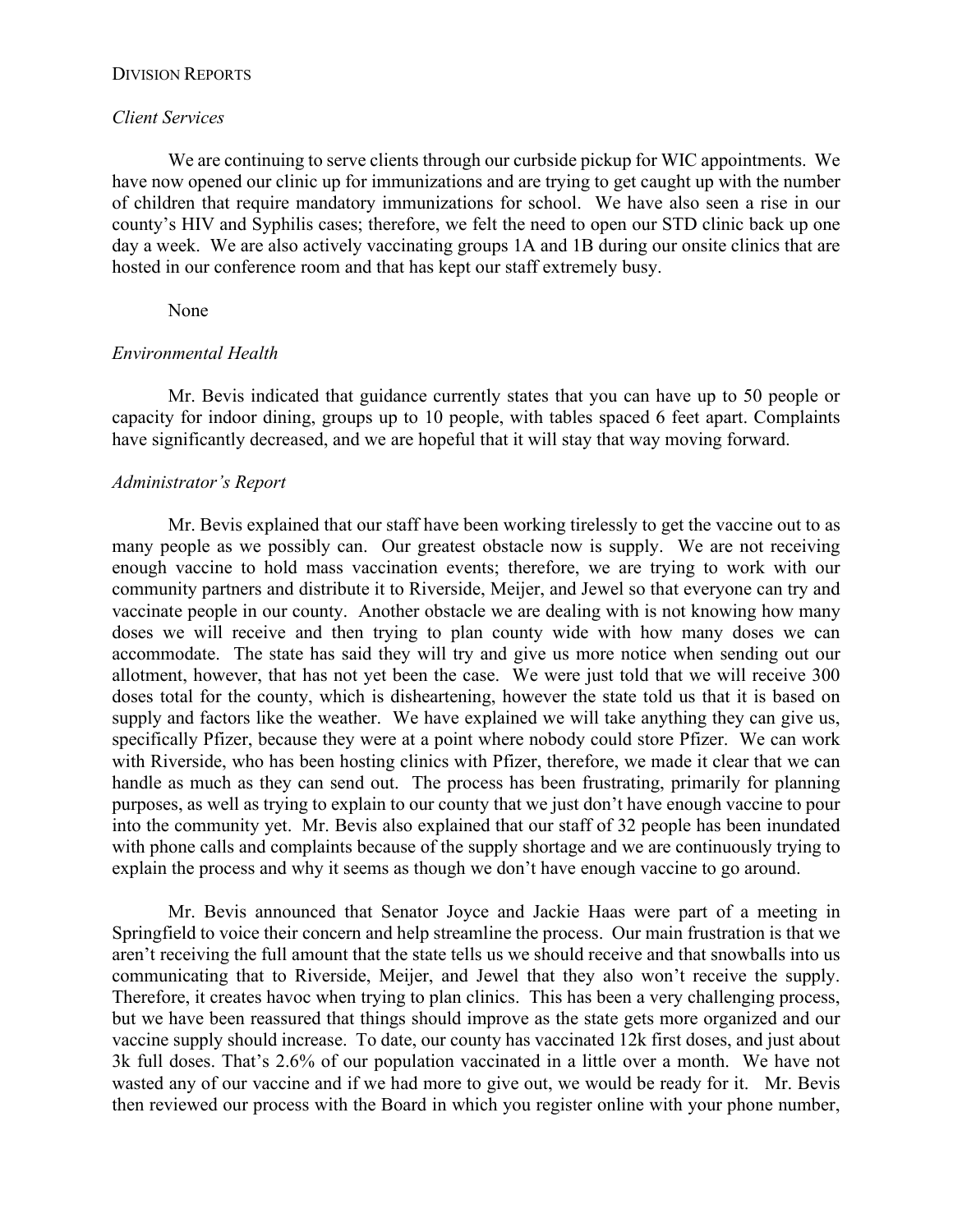occupation, and other health factors so that we can contact you when you are eligible for your vaccine based on IDPH guidelines. Mr. Bevis also announced that he will be part of the NAACP online Town Hall event on February 16, 2021 in which we help educate the African American and Hispanic communities on the benefits of the vaccine because they are among the most apprehensive group to get the vaccine. Mr. Bevis then reiterated that our best effort is being made to make the vaccine available to everyone.

### ADMINISTRATIVE REPORTS

#### *Financial Status*

Mrs. Weakley updated the Board on November 2020 financials reports indicating that we ended at \$3,099,988.52 total cash on hand for the year. Any revenues from Opioid, WIC, Case Management, and Property taxes can go back into November per the Auditors. Mrs. Weakley indicated that the budget has not been entered yet, therefore no vote is needed and we will have December 2020 and January's 2021 financials ready for next month.

#### OLD BUSINESS

Mr. Bevis updated the Board regarding the Contact Tracing contract we were trying to pursue. Ultimately, the company that we wanted to use had not used Salesforce and the State did not want us to use them because it would require both IT departments to work together. Therefore, we decided that it was not going to be a possibility and we will continue to utilize our contractual staff. We did make some changes to the amount of full time Contact Tracers we had on staff in relation to the case loads decreasing. This was performance based and seems to be going smoothly based on our grant deliverables.

Mr. Bevis also indicated that we were not able to secure hazard pay for our staff in relation to the Local Cure Support Program. We were able to come up with a plan B for the allocation and use it for approved purposes within the program in relation to our budget and staffing needs.

#### NEW BUSINESS

Mr. Bevis explained that we have applied for a Vaccination Grant for a total of 275k that will allow us to complete vaccinations throughout the county. The grant also allows approved overtime, as well as supplies like carts, coolers, and screens that are necessary equipment for vaccinating.

Mr. Bevis stated that we have reapplied for the Adolescent Health Grant, however we have not received any word yet if that has been approved.

Mr. Bevis announced that we have received our annual SKDO Audit Engagement Letter, and it is not up for bid this year with the county. We would like to continue to use SKDO as they have always performed our audits along with the county and are familiar with our process. Dr. Akintilo made a motion to approve using SKDO, seconded by Mrs. Panozzo, the motion passed unanimously.